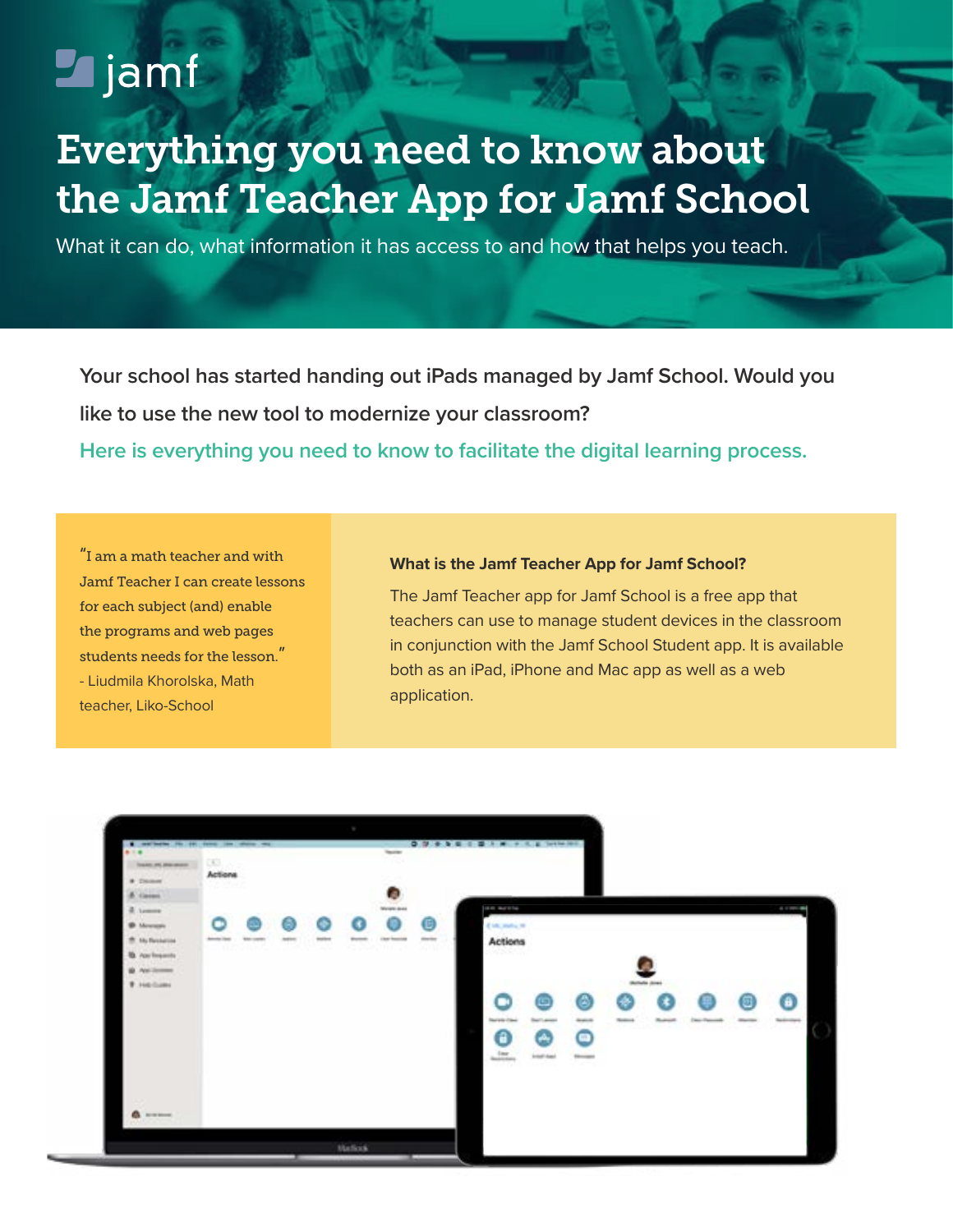### **What can it do?**

Depending on your school's settings, teachers can do the following using the Jamf Teacher app for Jamf School:



"It works very intuitively and has a splendid reputation for being reliable."

- Kees Versteeg, Principal, Griftland College

#### **Want to see these functionalities in action?**

To see these functionalities in action, **[watch our](https://www.jamf.com/resources/videos/getting-started-with-the-jamf-teacher-app/)  [short tutorial video](https://www.jamf.com/resources/videos/getting-started-with-the-jamf-teacher-app/)** on how to do make use of all these functionalities with the tip of your finger.

## **Getting Started**

**Once downloaded, there are two ways to log-in to the Jamf Teacher app for Jamf School:**

 $\bullet$ 

## 1

#### **Automatic login**

You are automatically logged in to the jamf Teacher app for Jamf School on your schoolmanaged mobile devices if that device is assigned to you.

## 2

#### **Login using credentials**

Enter the credentials provided by your school in the mobile or web application. Your school's IT department can give you the URL if you're using the web app.